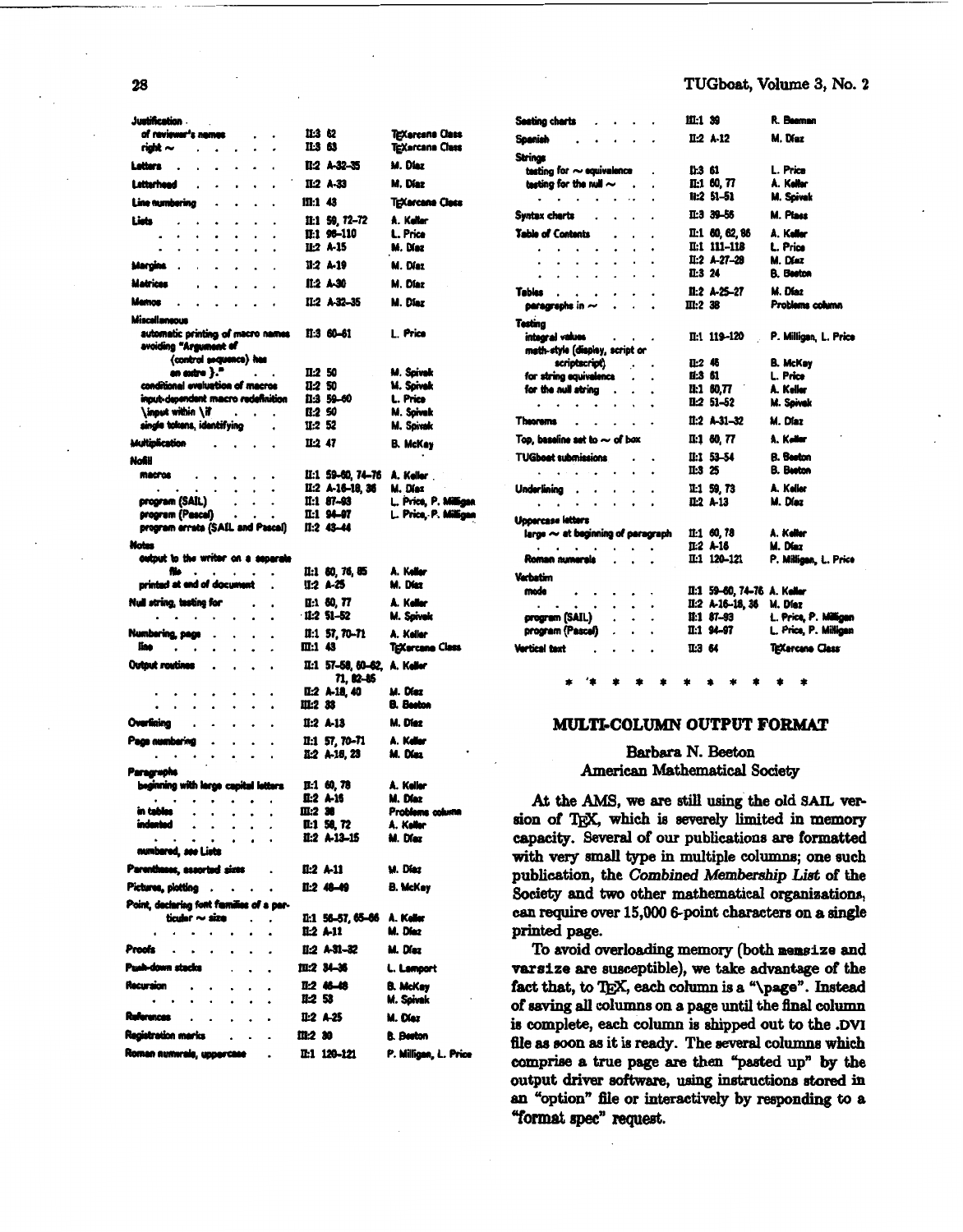### TUGboat, Volume **8,** No. 2

There is another advantage **to this technique hae: Our** publication-quality output device, **an**  Alphatype **CRS, eete type** one **bseeUne** at **a** time, acrose the full page width for each baseline. Mechanically, a lens (which transmits the type image from a CRT screen to photographic paper) rides dong a worm gear for the required distance, then return. For most applications, type **ie** set in both forward and reverse directions, but in some cases (because of alignment problems), type can be produced **in** only one direction. If a page contains 4 columns, say, but the baselines from colurnn to column are not evenly aligned **(as** in the TUG membership list), driving the lena across the full page width could cause the distance traveled to be wer 300% **greated** than necessary, with a corresponding increase in the length of time required to complete a page. Since the Alphatype is a slow machine (walldock time **can** be **wer** 5 minutes for particularly dense pages), the saving is significant.

#### **Initialization and defaults**

**Tbe** output routine requires two "page counters": \count0 keeps track of columns (or "\pages" in the TFX sense), and  $\count9$  is used to record the print**ing** page number. Depending on how the output driver keeps track of where it is in a . **dvi** file, one or the other of these **can** be used to restart a job in the middle, or to print only selected pages.

Registration marks may be output to delimit the trim area; **"T"** marks, centered top and bottom, or drawn corners may be chosen. Vertical rules may be drawn between columns. Running heads and folios **are** wcornmodated, **aa** are top and bottom matter on the first page; these "full-width" elements are output only on the last segment of a page, while registration marks are generated on each segment, assuring that all true pages have the same number of columns for the sake of the output device driver. Multiple sections, each with its own "first page", may be strung together in the same TeX run.

Page width is calculated dynamically. Column and intercolumn widths are specified (in the input) as an integral number of points. If \leaders **are** to be used, the column and intercolumn widths must be multiples of the leader width, in order to assure correct alignment.

All parameters are initialized; if none are reset, output will be two-column pages of TUGboat dimensions, that is, suitable for printing on  $8.5 \times 11$ inch paper, with 1-inch side margins and .75-inch margins top **and** bottom. **All running** head and folio **strings** are initially **empty, and only** those required for a particular job need be reaet.

**Parameters are** of **4 types:** 

```
n = integer
```
 $d =$  dimension  $(e.g. 12in)$ 

**<sup>x</sup>**= **single letter or** text **6tring** 

**<sup>e</sup>**= **control sequence** 

This header file (called multcol. hdr) may be used with AMS-TFX. If it is, the user must specify

## **\useamstex**

and input the header files in the **following** order:

\input **0-Oat .nac** 

\input **multcol** . **hdr** 

\input **0-0at**.fnl

Page dimensions (in points) are set as follows: Page width:

| $\setminus$ setcolmax $\{n\}$    | number of columns            |
|----------------------------------|------------------------------|
| $\setminus \texttt{setcolwd}{n}$ | width of one column          |
| $\setminus$ setintercol $\{n\}$  | width of gap between columns |
| \resetpagewd                     |                              |
| Page length:                     |                              |
|                                  | height of first-page header  |
| \setbotlgt{n}                    | height of first-page footer  |
| $\setminus$ setrheadlgt $\{n\}$  | height of running head box   |
| \setrfootlgt{n}                  | height of folio box          |

**\resetf pagelgt**  or **\resetpagelgt** Page and column numbers (initialized to 1) are set by:

 $height$  of full-page column

\setcollgt{n}

| $\setminus$ setpageno $\{n\}$                                                                                                                                                                                                     | printing page number<br>\setspoolno{n} column number for spooler |
|-----------------------------------------------------------------------------------------------------------------------------------------------------------------------------------------------------------------------------------|------------------------------------------------------------------|
| $\mathbf{A}$ . The set of the set of the set of the set of the set of the set of the set of the set of the set of the set of the set of the set of the set of the set of the set of the set of the set of the set of the set of t | To establish type and placement of trim marks:                   |
| . .                                                                                                                                                                                                                               |                                                                  |

| $\setminus$ settrimtype $\{x\}$   | C, T, or U                  |
|-----------------------------------|-----------------------------|
| $\setminus \texttt{setrimlgt}(d)$ | $default = 11in$            |
| $\setminus$ settrimwd $\{d\}$     | $default = \page{page}{\n}$ |
| $\setminus$ setheadmargin $\{d\}$ |                             |
|                                   |                             |

Type C gives top and bottom cornem at the **trim**  boundaries, T (default) gives **"T" marks,** and U **gives**  upper corners only. The page content8 **are** centered horizontally within the trim width (the present version does not permit different treatment of left- and right-hand pages, e.g.), and vertically within the trim length unless a different head **margin** has **been**  specified.

A vertical rule will be drawn between columns if \userule<T)

**ia** specified, or suppreased (default) if F.

To dehe **running** heads **(all** text atrings defadt to null):

| running head on first page:<br>$T = yes$ or $F = no$ (default) |
|----------------------------------------------------------------|
| font; default is 'current' font                                |
|                                                                |
|                                                                |
|                                                                |
|                                                                |
|                                                                |
|                                                                |
|                                                                |

> **end of running head items**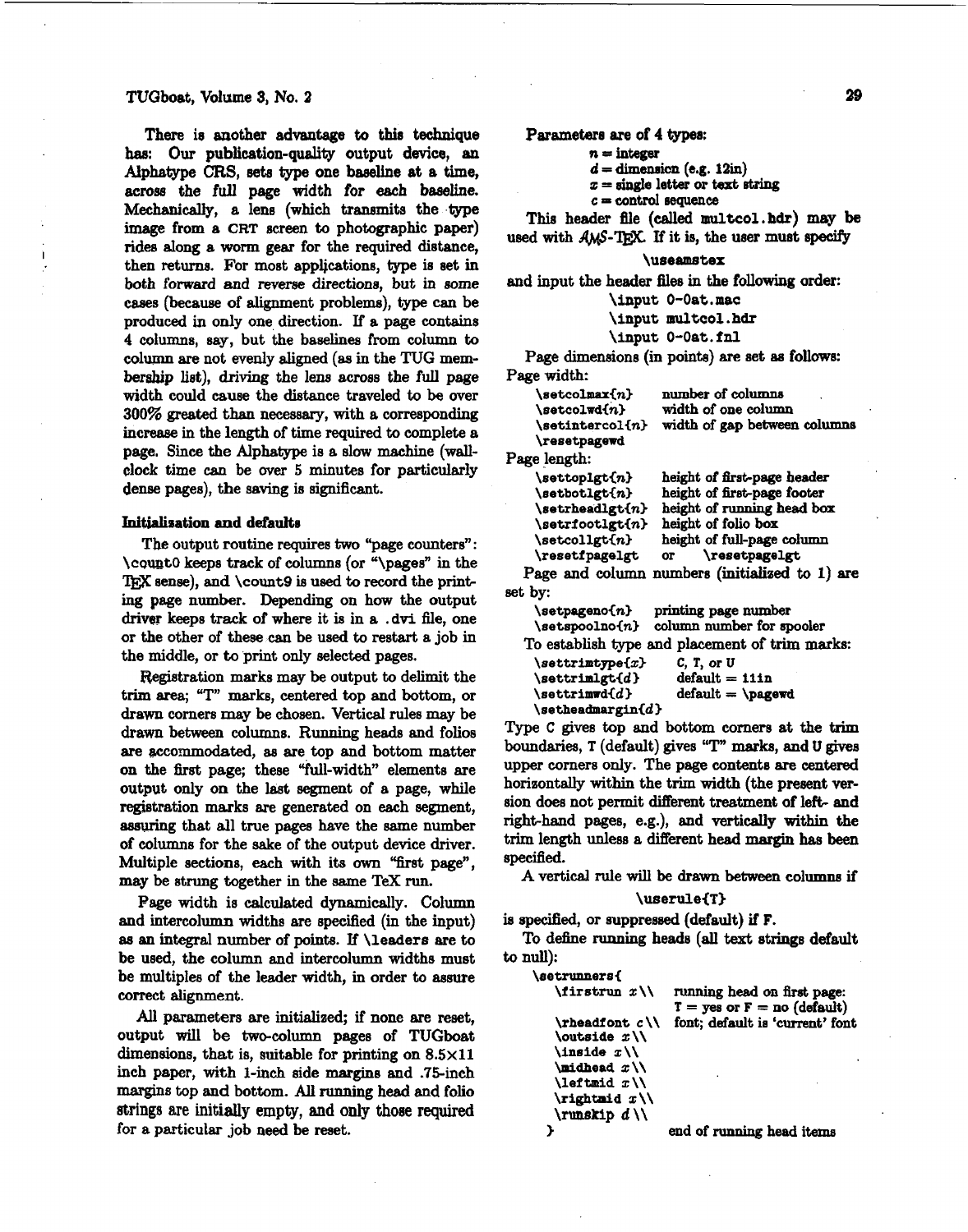**\outside** and **\inside** specify the running head segments **which appear** at the outer **margin** (left on **even** pages, right on odd) and toward the spine, respectively. If centered header text **is** to be the same on left (even) and right (odd) pages, **\midhead** is used; otherwise **\leftmid** and **\rightmid** give the different segments. **\runskip** gives the distance between the baseline of the running head and the  $top$  of the page body; default = 10pt. **\setrunners<.** . **.3 is** cumulative: different portions may be initiated at different times, **as** convenient; no portion returns **to** the default value automatically, **but must** be reset.

A folio, or page footer, **may** be defined by giving the full description:

### $\setminus$ setfolio $\{x\}$

**This** is not implemented **ae** elaborately **as the running** head, mainly **because** folios are not as common **as** running heads in **AMS** publicatione.

Top and bottom matter for the first page are **speeitIed** by:

# setfirsthead{ $x$ } **setfirstfoot<z)**

These items are set within **\vboxes** of heights **specified** by **\settoplgt** and **\setbotlgt.** 

The following **marks are** made **mailable** for **each**  completed page:

**\topterm \firstmark at top of 0rst** column

**\lastterm** \botmark from last completed column At the end of a section (bottom of last **data dumn, just** before **\eject)** a meeaage or **special routine** may be inserted:

### $\det \ \end{displaystyle}$

A common **use** of this **feature is a \send to** establish the starting page number for a subsequent section. **In sqy event,** the follawing message is **sent** to the terminal **(and** to the **.err** file) **at** the end of the job:

**\rendOidata ends on page \curpage, column \xcol)** 

(this requires that file 0 not be **\opened**).

### **Macro** definitions

The following "utility" **macroe** are required: **In anche Commissions**<br> **I The following "utility" macros are requite<br>
<b>X** avoid vertical glue when making up pages:<br> **Ndef** \basezero{\baselineskip 0pt\lineski \def \basezero{\baselineskip Opt\lineskip Opt}

```
% pseudo-counters:
```

```
% structure: \xcount{name}{value}
```

```
\def \setxcount#1#2{\setcount7#2
```

```
\xdef#1{\count7}}
```

```
\def \advxcount#1{\setcount7#1
```

```
\advcount7\xdef#1{\count7}}
\def \chgxcount#1#2{\setcount7#1
```

```
\advcount7 by #2\zdef#1{\count7}}
```

```
I registration marks:
```

```
I "'I"' marb centered on tap and bottom trim edges
```

```
\def \topregister{\vbox to 0pt{\vss
```

```
\hbox to \trirrdi\hiil 
  \mule height 24 pt width O.Zpt\hiil) 
\hbox to \trimwd{\hfil
```

```
\me height 0. apt width 0. SinWIl3))
```

```
\def \tbotregisteri\vbox to Opti 
     \hbox to \trimwd{\hfil
       \forall \vrule height 0.2pt width 0.5in\hfil}
     \hbox to \trimwd{\hfil
```
\vrule height 24 pt width 0.2pt\hfil} **\me33** 

% cornera **at limit8 of trim area** 

**\def \ctopregisteri\vbor to Opt<** 

```
\hbox to \pagewd{\hss\hbox to \trimwd
   <\vrulr depth .bin ddth O.2pt 
    \vrule depth 0.2pt width .5in
    Wil 
    \me depth 0.2pt width .51n 
    \vrule depth .5in width O.2pt}\hss}
\vEs33
```
\def \cbotregister{\vbox to Opt{\vss \hbox **to** \pagewd{\hss\hbox to \trimwd **(\me height .5in width 0.2pt \vrule height 0.2pt width .bin \bill \vrule height O.2pt width .5in**  \vrule height **.5in width 0.2pt}\hss}}}** 

AMS-TEX "protects" certain control sequences, **e.g. \page as \page**, and disables the "basic" sequence. The following permits an orderly transition to the AMS-TEX conventions:

\def \isamstex{B}

```
\def \useamstex{\gdef\isamstex{A}
```
**\gdef \nomaloutput I i\outa33** 

Initialization comprises a large number of control **sequence pairs,** of the following structure:

**\def \colrsri23** 

```
\def \setcolmax #1{\gdef\colmax{#1}}
```
The following conform to this structure, with defaults as shown:

| <b>\setcolmax</b>        | <b>\colmax</b>        | 2                 |
|--------------------------|-----------------------|-------------------|
| <b>\setcolwd</b>         | <b>\xcolwd</b>        | 225               |
| <b>\setintercol</b>      | <b>\intercol</b>      | 18                |
| \settoplgt               | <b>\xtoplgt</b>       | 0                 |
| <i>setbotlgt</i>         | <i><b>xbotlgt</b></i> | O                 |
| <i>setrheadlgt</i>       | <b>\xrheadlgt</b>     | 24                |
| <i>setricotlgt</i>       | <b>\xrfootlgt</b>     | <b>\xrheadlgt</b> |
| <i><b>\setcollgt</b></i> | <b>\xcollgt</b>       | 648               |
| <i>settrinlgt</i>        | <b>xtrimlgt</b>       | <b>11in</b>       |
| <i>settrima</i>          | <b>\xtriawd</b>       | \pagewd           |
| <b>\userule</b>          | <b>\xrule</b>         | F                 |
| <b>\setfolio</b>         | <b>\folio</b>         | 0                 |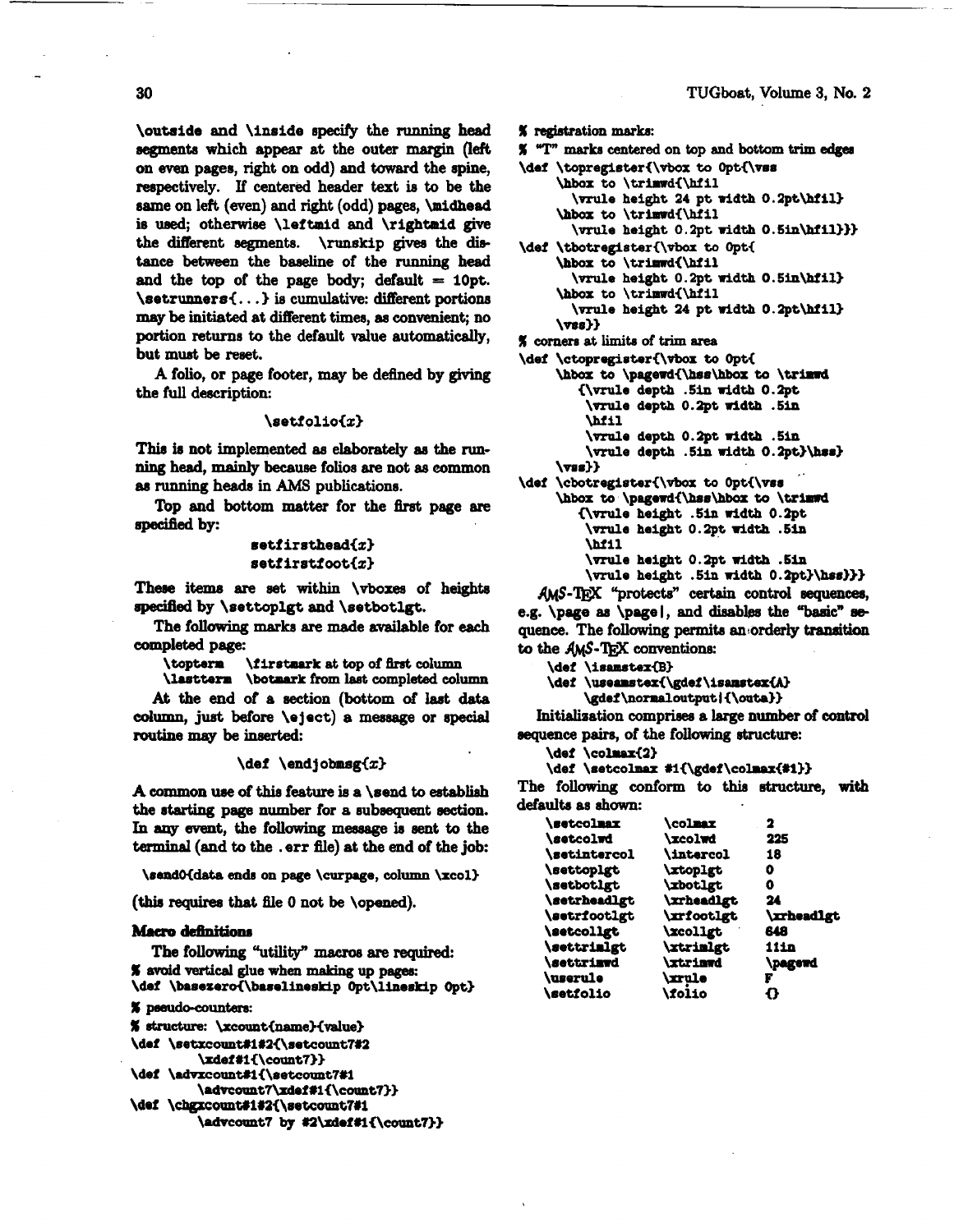### **TUGboat, Volume 3, No. 2**

```
Some of the initialisation m&os are more elaborate: 
 \def \headmarginsw{F}
 \def \headmarginlgt()
 \def \setheadmargin #1{\gdef\headmarginsw{T}
      \gdef\headmarginlgt{#i}}
 \def \topregister{\ttopregister}
 \def \botregister{\tbotregister}
 \def \settrimtype #1{
      \if T#i{\gdef\topregister{\ttopregister}
               \gdef \botregister€\tbotre@ster3) 
      \else{\if C#1{\gdef\topregister{\ctopregister}
                     \gdd \botre@steri\cbotregirter)> 
      \elsei\if Ulli\gdef \topregisteri\ctopregieter3 
                     \gdef \botregisterO> 
      \elsei\eendOiinvalid trim type; T mark8 dl1 be wed))))) 
 \def \firstrunner{F}
 \def \firstfolio{F}
 \def \rhfont{}
 \def \outrunner{}
 \def \inrunner{}
 \def \leftmidrunner{}
 \def \rightmidrunner{}
 \def \runskiplgt{10pt}
 \def \setrunners #1{
      \def\firstrun##1\\{\gdef\firstrunner{##1}}
      \def\rheadfont##1\\{\gdef\rhfont{##1}}
      \def\outside##1\\{\gdef\outrunner{{##1}}}
      \def\inside##1\\{\gdef\inrunner{{##1}}}
      \def\midhead##1\\{\gdef\leftmidrunner{{##1}}
                         \gdef\rightmidrunner{{##1}}}
      \def\leftmid##1\\{\gdef\leftmidrunner{{##1}}}
      \def\rightmid##1\\{\gdef\rightmidrunner{{##1}}}
      \def\runskip##1\\{\gdef\runskiplgt{##1}}
     #1\def \firsthead{}
\def \setfirsthead #i{\gdef\firsthead{
     \vbox to \xtoplgt pt{
               \if \xcol\colmax{{#1}}
               \delta \else()}}}
\def \firstfoot{}
\def \setfirstfoot #1{\gdef\firstfoot{
     \vbox to \xbotlgt pt{
               \if \xcol\colmax{{#1}}
               \delta \else\{.\}\}}
\def \setcurpage{\ifpos9{\xdef\curpage{\count9}}
                  \else{\setcount7 -\count9 adjust for roman numerals
                        \xdef\curpagei-\count7333 
\def \pageno{1}
\dei \reoetcurpogei\setcount9\pagem \setcurpage) 
\def \setpageno #1{\gdef\pageno{#1}\resetcurpage}
\resetcurpage 
\setcount0 1
\def \setspoolno #1{\setcount0 #1 }
b b align tops of multiple columns rather than baselines of align of align tops of multiple columns rather than baselines
                                     to accommodate type of didliarent sires
```
31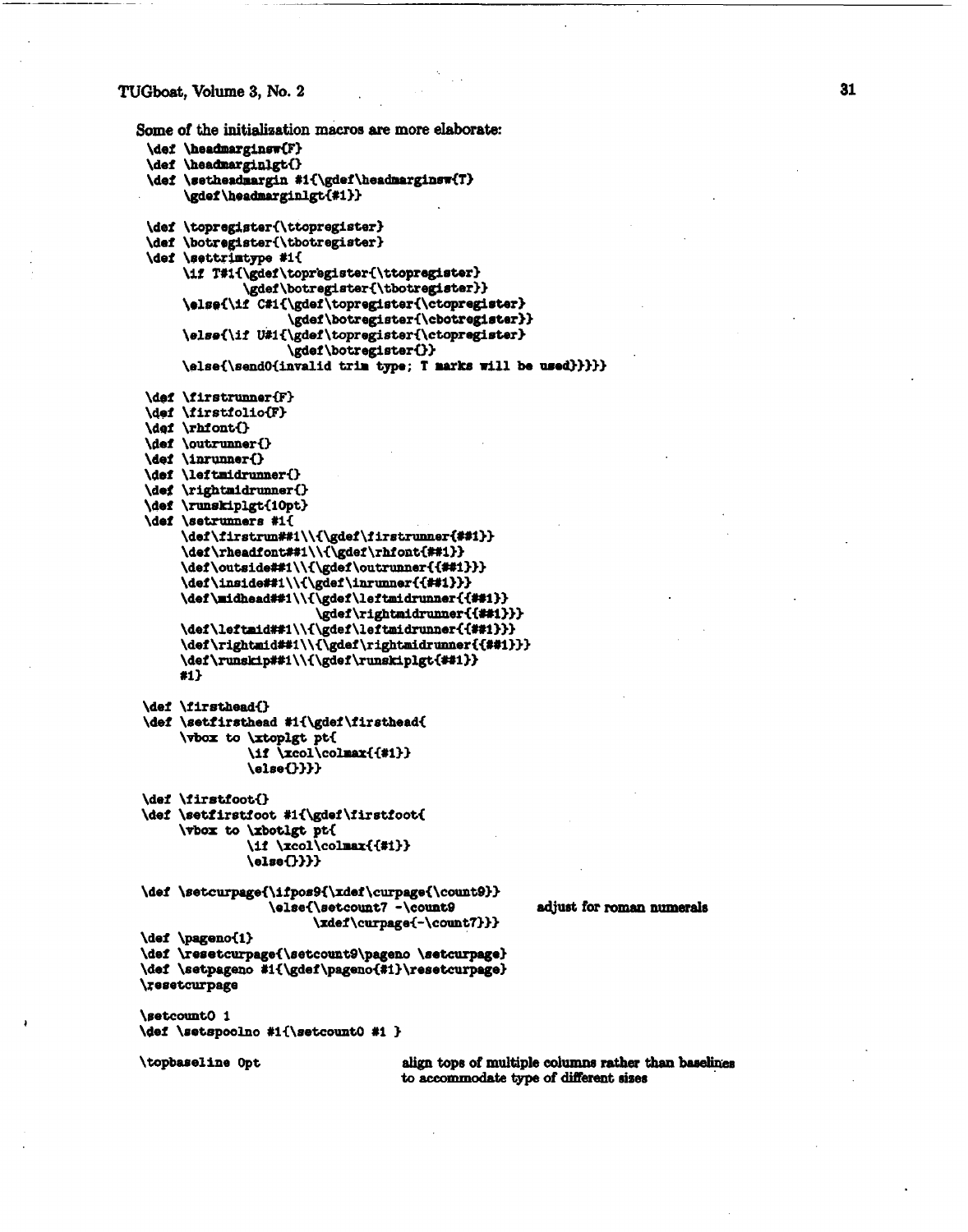```
Page dimensions are calculated using counter arithmetic:
 \def\resetpagelgt{
                                                          ordinary page
     \setcount2 \xcollgt
                                                          length of full-page column
      \advcount2 by \xrheadlgt
                                                          add length of running head
      \advcount2 by 2
                                                          include lasxdepth
      \advcount2 by \xrfootlgt
                                                          add length of folio
      \xdef \pagelgt{\count2 pt}
                                                          full-page length
      \xdef \rheadlgt{\xrheadlgt pt}
      \xdef \rfootlgt{\xrfootlgt pt}}
                                                          first page of a section
 \def \resetfpagelgt{\resetpagelgt
                                                          length of first page top matter
       \xdef \toplgt{\xtoplgt pt}
       \xdef \botlgt{\xbotlgt pt}
                                                          length of first page bottom matter
       \setcount1 \xcollgt
       \advcount1 by -\xtoplgt
       \advcount1 by -\xbotlgt
       \vsize \counti pt
                                                          length of column on first page
       \gdef \fpage{T}}
 \resetfpagelgt
 \def \howwide{\setcount8\xcol \setcount3 0 \sowide}
  \def \sowide{\advcount8 by -1
       \advcount3 by \xcolwd
                                                          for each column, add column width
       \ifpos8{\advcount3 by \intercol
                                                          add intercol for all but last column
               \sowide}
                                                          keep going, up to number of columns
       \else{\xdef\thiswide{\count3 pt}}}
                                                          in current "page"
 \def \resetpagewd{
       \xdef \colwd{\xcolwd pt}
                                                          column measure
       \hsize \colwd
       \xdef \xcol{\colmax}
       \howwide
      \xdef \pagewd{\thiswide}<br>\xdef \xcol{1}}
 \resetpagewd
Running heads and folios are pieced together from input segments for use in the output routine:
 \def \runner{\hbox to \pagewd{\rhfont
       \spose{\hbox to \pagewd
             {\ifeven9{\hfil\leftaidrunner\hfil}
              \else{\hfil\rightmidrunner\hfil}}}\!
      \ifeven9{\unskip\outrunner\hfill\null\inrunner\unskip}
```

```
\def \runhead{\vbox to \rheadlgt{\vss
     \if \xcol\colmax{
         \if T\fpage{\if F\firstrunner{}
                     \else{\runner}}
         \else{\runner}}
     \else{}
    \vskip\runskiplgt}}
```
\def \runfoot{\vbox to \rfootlgt{\vss \if \xcol\colmax{\folio}  $\delta$ 

A couple more utility definitions for special circumstances: \def \ruler{\if T\xrule{\hbox to \intercol pt{\hfil\vrule\null \vbox to size{\hbox to 0pt{}\vfil}\hfil}}

\else{\unskip\inrunner\hfill\null\outrunner\unskip}}}

\else()}

**\def \markit()** 

to permit tricky code of the sort used to insert continuation entries at top of next column

#### 32